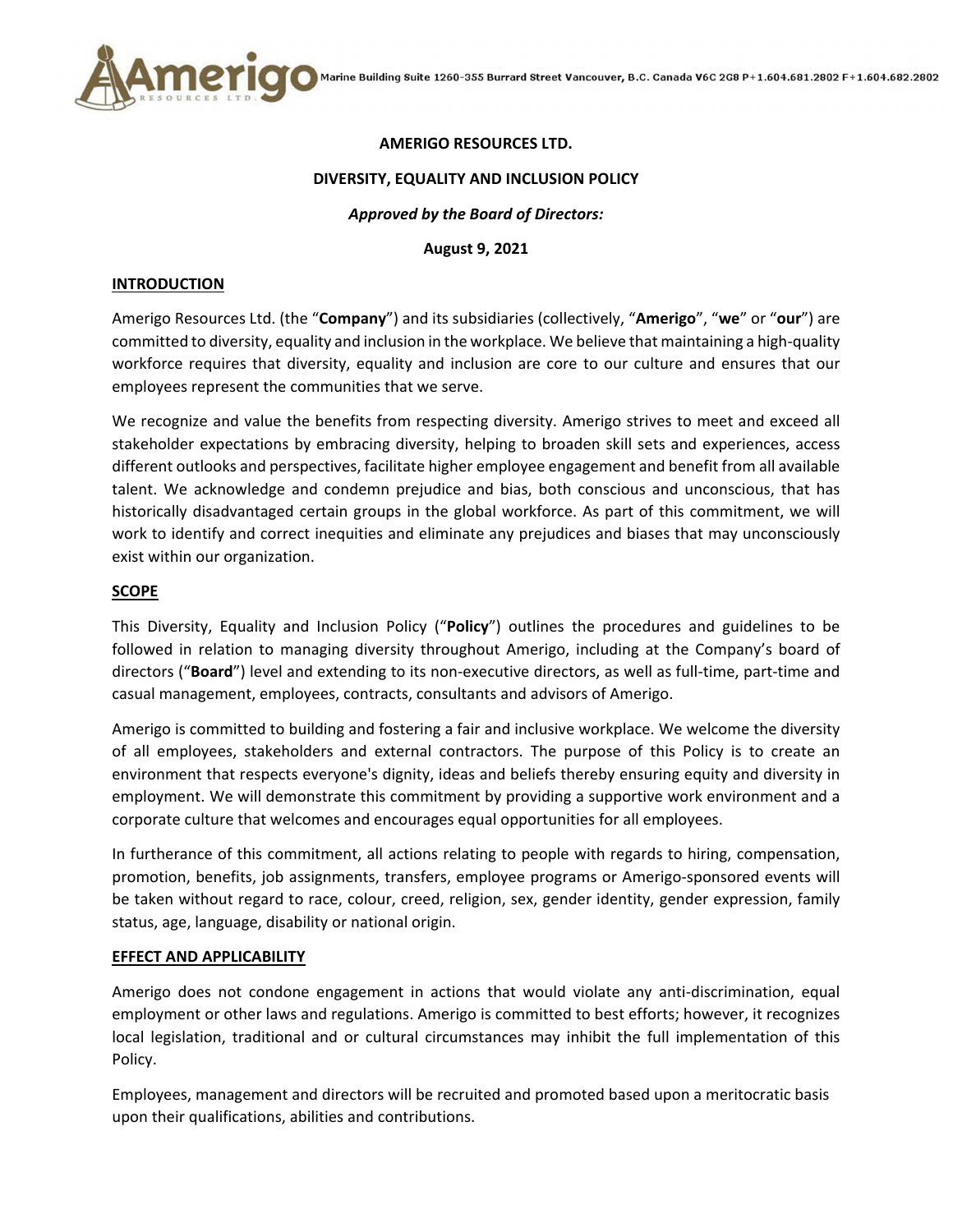

### **GUIDELINES**

Amerigo is committed to ensuring equality, diversity and inclusion in the workplace and will advance this standard through the following four (4) principles:

- **1. Workforce Equality:** Provide the same access to programs, services, opportunities, promotions and facilities to all employees, regardless of race, colour, creed, religion, sex, gender identity, gender expression, family status, age, language, disability or national origin, at all times in accordance with applicable laws in the jurisdictions in which we operate;
- **2. Workforce Diversity:** Recruit from a diverse, qualified group of potential applicants to secure a high performing and distinct workforce drawn from all segments of landscape at all times in accordance with applicable laws in the jurisdictions in which we operate;
- **3. Workplace Inclusion:** Cultivate an inclusive workplace that encourages collaboration, flexibility and fairness to enable individuals to contribute to their full potential, engagement and retention; and
- **4. Sustainability and Accountability:** Develop structures and strategies to equip leaders with the ability to manage and develop talent through a diversity lens with an aim of promoting a culture of inclusion in keeping with Amerigo's sustainability goals and commitments.

Amerigo will meet the above principles by focusing on the following areas:

- **1. Building Leadership and Accountability**: It is senior management's responsibility, while reporting to the Board, to create a diverse workplace that is inclusive, free of bias and equal in opportunity. We are committed to maintaining a diversity, equality and inclusion framework aimed at ensuring the recruitment, retention and advancement of the highest quality workers representing all races, genders, orientations and ethnic backgrounds. We strive to maintain a framework that includes proactive outreach to promote hiring from groups traditionally under‐represented in our workforce;
- **2. Talent Management and Succession Planning:** We will ensure our workplace is inclusive, respectful, fair and equitable to attract, support and retain a skilled, talented and diverse workforce by recruiting and retaining a qualified workforce. By valuing a diverse workforce, Amerigo is committed to hiring practices that are fair and equitable;
- **3. Fostering an Inclusive Workplace**: We will communicate the value, benefits and commitment of workplace culture and ensure our company values are aligned and supportive of a diverse, equality based and inclusive workplace;
- **4. Training and Development:** Training and development is a critical component of Amerigo's diversity, equality and inclusion framework, both in promoting the retention and advancement of employees, and also to raise awareness and ultimately eliminate unconscious biases and prejudices that may exist within the organization. Through sensitivity training and education, we will promote an environment where all social, economic, environmental and workplace matters within Amerigo are managed constructively, free of prejudices and biases. We will create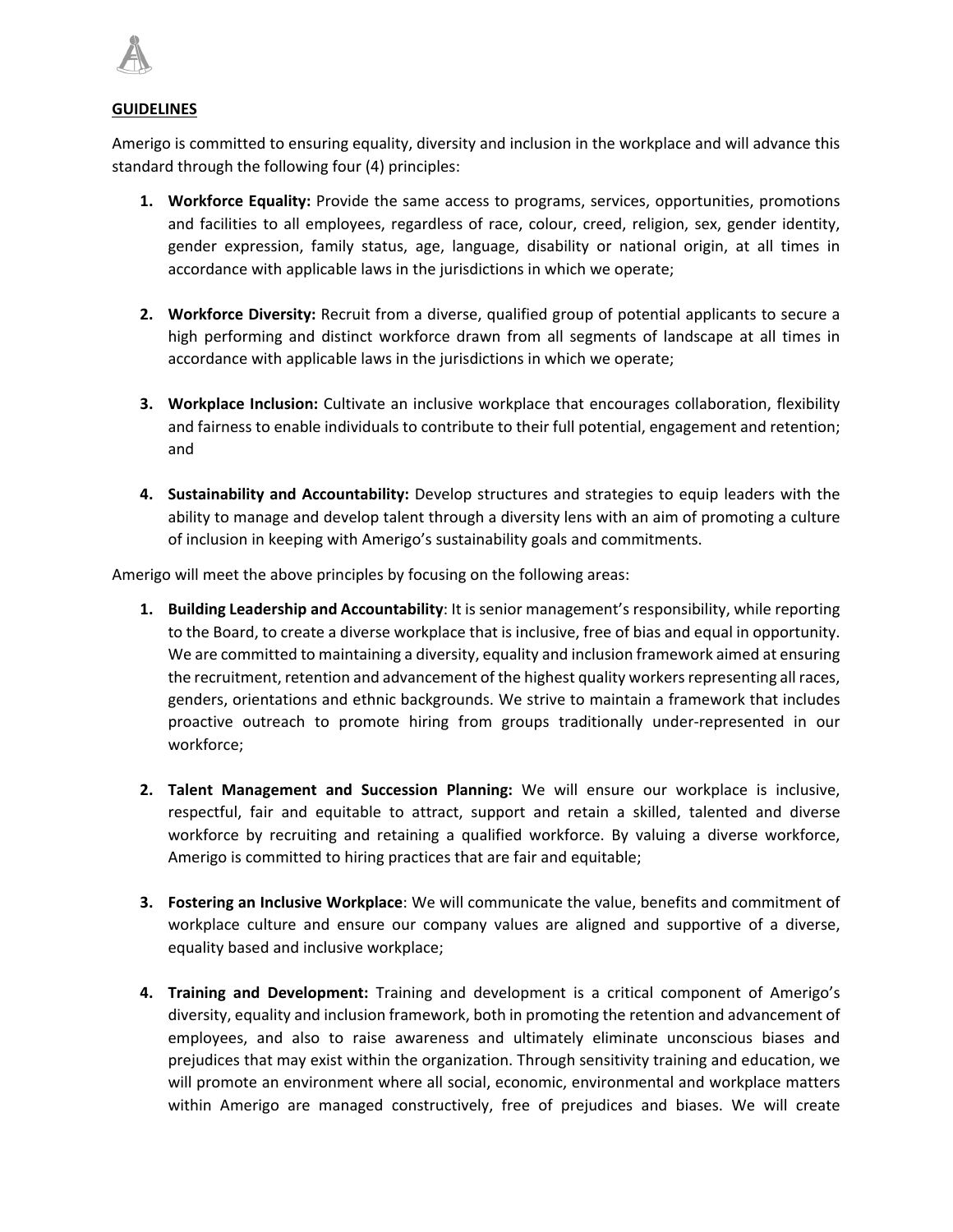opportunities for mentorship, learning and opportunities for employees to showcase their skills and rise to more senior skilled and leadership roles; and

**5. Communication:** Open and honest communication is critical to the success of Amerigo's diversity, equality and inclusion framework. We are committed to regular and consistent communication from senior management to our workforce, and to also providing employees with direct communication channels with Amerigo's leadership as well as to each other to express views and share ideas. A key priority will be to share successes in support of diversity, equality and inclusion throughout Amerigo, as well as, to raise matters where success has not been achieved and where action is needed – without judgment and in a spirit of continuous improvement.

# **BOARD AND MANAGEMENT RESPONSIBILITIES**

# *Board Responsibilities*

The Board is committed to best efforts of fostering a diverse workplace environment where:

- Individual differences and opinions are heard and respected;
- Employment opportunities are based on the qualifications required for a particular position at a particular time, including training, experience, performance, skill and merit; and
- Inappropriate attitudes, behaviours, actions and stereotypes are not tolerated and will be addressed and eliminated.

The Board will proactively monitor Amerigo's performance in meeting the standards outlined in this Policy. This will include an annual review of any diversity initiatives established by the Board, and progress in achieving them.

The Board will consider diversity in the selection criteria of new Board members. In particular, it will maintain that at least 25% of the Board is comprised of women.

### *Management Responsibilities*

Management of the Company is charged with the responsibility of implementing this Policy, achieving diversity initiatives determined by the Board and reporting to the Board on the progress toward achieving such diversity initiatives. Management istherefore responsible, to the extent of best efforts, for recruiting and fostering a diverse, equal and inclusive culture in the workplace.

Management will promote a work environment that values and utilizes the contributions of employees with a variety of backgrounds, experiences and perspectives through awareness of the benefits of workforce diversity and successful management of diversity.

Management will endeavour to maintain that at least one woman will occupy a senior executive officer position in the Company.

### **REPORTING**

In each Annual Report or Proxy Management Circular, the Company will disclose the measurable initiatives for achieving diversity set by the Board in accordance with this Policy and the progress towards achieving them. Amerigo believes promotion of diversity is best served through careful consideration of all of the knowledge, experience, skills and backgrounds of each individual candidate for director in light